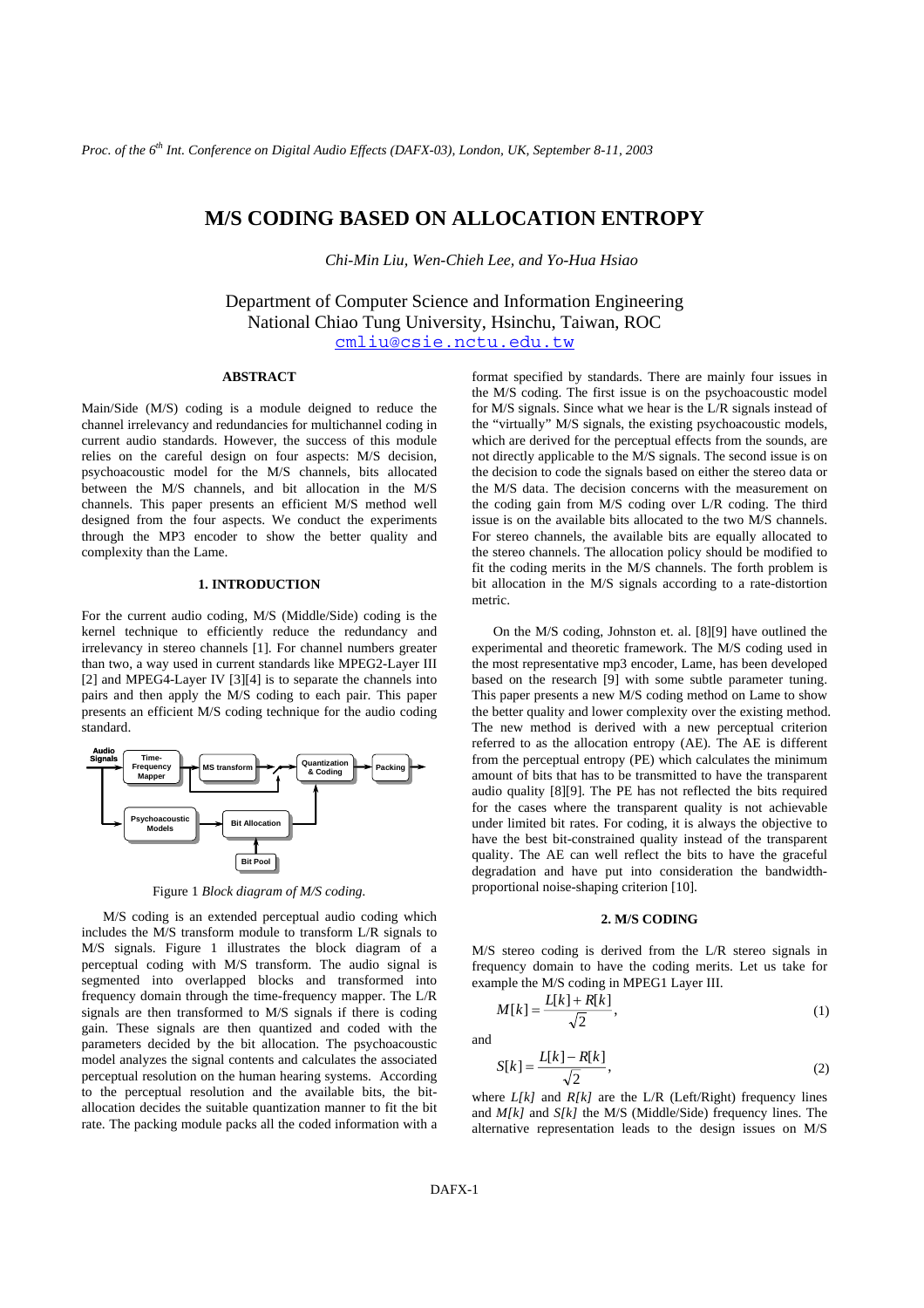decision, psychoacoustic model for the M/S channels, bits allocated between the M/S channels, and bit allocation in the M/S channels.

The psychoacoustic model for M/S signals in Lame is developed based on the research [9]. The M/S coding has gained much better performance than the approach in MPEG reference code [1]. The M/S signals are fed into the psychoacoustic model which is the same model in L/R coding to have the masking threshold. Then, the final masking threshold is determined by including masking level difference (MLD) [7]. The psychoacoustic model consists of the 1024-point FFT, the grouping into the partition bands, the applying of the excitation functions, and the evaluation of final signal-to-masking ratio.

In the psychoacoustic model, the perceptual entropy *(PE)* [9] which reflects the minimum bits required to have the transparent quality is evaluated for the left, right, middle, and side channels. The *PE* is defined as

$$
PE = \sum_{g=0}^{1} \sum_{i=0}^{P} W_i * \log_{10}(SMR_i)
$$
 (3)

where  $P$  is the number of total partition band,  $W_i$  is the number of spectrum lines in each partition. The partition band has a bandwidth proportional to the critical bandwidth. The signal-tomasking ratio *SMR*, is defined as

$$
SMR_i = \begin{cases} E_i/T_i, & \text{if } (E_i > T_i) \\ 0, & \text{if } (E_i \le T_i) \end{cases} \tag{4}
$$

where  $E_i$  and  $T_i$  are the spectrum energy and the masking thresholds in the partition band *i*. In MPEG Layer III, the frame is the unit to have the MS coding and each frame consists of two granules labeled with index *g* in (2).

The coding merits of MS coding can be obtained if the bits required for M/S is lower than L/R coding. The *PEs* can be evaluated for the left, right, middle, and side signals. The MS coding can be decided by comparing the *PEs* from the L/R and the M/S channels. In addition to the *PEs*, Lame also includes the masking ratios. Figure 3 illustrates the process to decide the MS coding in Lame.

The method used in Lame is to allocate the available bits according to the masking thresholds ratio between the M/S channels. However, the masking threshold alone can not reflect the required bits. After decoding the available bits in the two M/S channels, the rate-distortion loop decides the bits used to allocate to the scalefactor bands to have the best quality.

#### **3. NEW M/S CODING METHOD**

This paper develop the MS coding based on the allocation entropy *(AE)* instead of the *PE*. Although *PE* can well represent the theoretical bits required to have the transparent quality. However, it does not reflect the coding scheme adopted in the encoder. Also, the objective of encoder is to have the best quality under limited bits instead of achieving the transparent quality.

#### **3.1 M/S Psychoacoustic Model**

The psychoacoustic model is trying to simulate the human hearing system and to give the proper masking thresholds for quantization. The masking model for L and R channels is already constructed in standard. However, it seems not so

reasonable to put on the same procedure to M and S channels. Although there are some assumptions in speaker location to have sensible explanation on M signals, the applicability to the S signals and the ear phones needs to be investigated. Besides, the complexity of the psychoacoustic models has contributed to a factor for more than 15% in the L/R coding. The additional complexity from the M/S psychoacoustic models leads to high overhead on the M/S coding.

To derive the masking thresholds /S channels, consider the reconstructed left and right channels as

$$
L'[k] = \frac{M'[k] + S'[k]}{\sqrt{2}}\tag{5}
$$

and

$$
R'[k] = \frac{M'[k] - S'[k]}{\sqrt{2}},
$$
\n(6)

where *M'[k]* and *S'[k]* are the M/S frequency lines requantized from the decoder. Due to the quantization errors, we can rewrite reconstructed signals as

$$
L'(k) = L(k) + N_L(k) = \frac{M(k) + S(k)}{\sqrt{2}} + \frac{N_M(k)}{\sqrt{2}} + \frac{N_S(k)}{\sqrt{2}} \tag{7}
$$

and

$$
R'(k) = R(k) + N_R(k) = \frac{M(k) - S(k)}{\sqrt{2}} + \frac{N_M(k)}{\sqrt{2}} - \frac{N_S(k)}{\sqrt{2}},
$$
 (8)

where  $L'(k)$  and  $R'(k)$  denote the reconstructed spectrums for the left and right channels.  $N_r(k)$  and  $N_n(k)$  are the associated noise for the left and right channels, respectively. The variances of  $N_r(k)$  and  $N_\nu(k)$  should be below the masking thresholds of *L* and *R* signals to have the transparent quality. The variance with respect to the partition bands should be constrained by

$$
\sigma_{N_L(i)}^2 = \frac{\sigma_{N_M(i)}^2}{2} + \frac{\sigma_{N_S(i)}^2}{2} \le T_{L(i)}
$$
\n(9)

and

$$
\sigma_{N_R(i)}^2 = \frac{\sigma_{N_M(i)}^2}{2} + \frac{\sigma_{N_S(i)}^2}{2} \le T_{R(i)}.
$$
\n(10)

The sufficient conditions satisfying the inequalities (9) and (10) are

$$
\sigma_{N_M(i)}^2 \leq Min(T_{L(i)}, T_{R(i)})
$$
\n(11)

and

$$
\sigma_{N_S(i)}^2 \leq Min(T_{L(i)}, T_{R(i)})\,. \tag{12}
$$

The thresholds can be used to replace the thresholds derived directly from M/S frequency lines. Next section shows that the replacement leads to much worse quality. To check the problems, let us define the allocation entropy which reflects the bits required to have the best quality as follows

$$
AE = \sum_{g=0}^{1} \sum_{j=0}^{S} W_j * \log_{10}(SMR_j)
$$
\n(13)

and

$$
SMR_j = \begin{cases} \frac{E_j}{T_jB_j} & , if (E_j > T_j), \\ 0 & , if (E_j < T_j) \end{cases}
$$
 (14)

where index *j* is the scalefactor band instead of the partition band  $i$  in (3).  $B_i$  is effective bandwidth proposed in [10].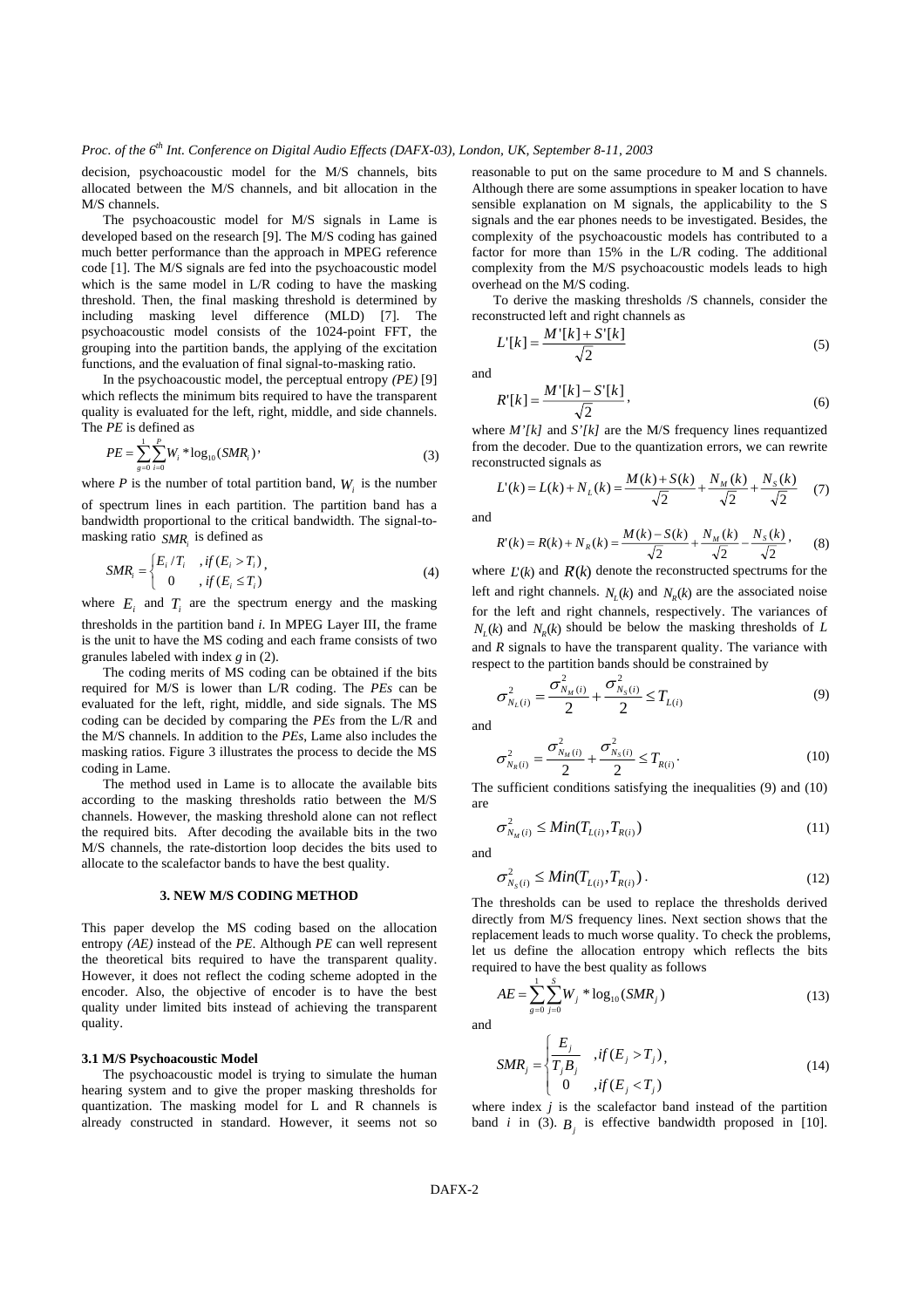According to [10], the bit allocation criterion leads to the optimum graceful degradation when noise is higher than masking threshold is to have a noise proportion to effective bandwidth. The effective bandwidth is derived from the critical band with bandwidth about one-third to one-forth of the critical bandwidth. In general, the higher spectrum bands often have wider effective bandwidth and should have a higher noise shape. Also, the *AE* is evaluated with the unit of the scalefactor bands to match directly the units in quantization and encoding process. The masking thresholds on the scalefactor bands can be derived directly from the masking thresholds for the left and right channels with respect to the scalefactor bands.

$$
T_{M(j)} = T_{S(j)} \le Min(T_{L(j)}, T_{R(j)})
$$
 (15)

#### **3.2 M/S Switching**

The *AE* for the left, right, middle, side channels can be obtained by directly applying (14). The coding gains can be evaluated by comparing the *AEs* for M/S and L/R channels. However, two factors introduce a discount on the factor. First, the sufficient conditions in (11) and (12) indicate that the decision is too conservative to reflect the coding merits. Second, the L/R channels are usually allocated equal bits. Hence, the direct summation on the *AEs* of the left and right channels can not reflect the situation where two channels require different bits. To include the two situations, we put a discount on the *AEs* from M/S channels.

#### **3.3 Available Bits in the M/S channels**

Now that we have obtained the allocation entropy, the available bits between the two M/S channels can be derived directly as

$$
Bit_M = \frac{AE_M}{AE_M + AE_S} * B \tag{16}
$$

and

$$
Bit_S = \frac{AE_S}{AE_M + AE_S} * B,
$$
\n(17)

where *B* represents the total available bits of a frame. The detail allocation process can then integrated with the bandwidthproportional bit allocation in [10] to shape the noise.

#### **4. EXPERIMENTS**

Figure 2 illustrates the objective score of the various M/S stereo coding based on the system [10] and Lame 3.88. Here we have adopted for objective quality measure the PEAQ (perceptual evaluation of audio quality) which is the recommendation system by ITU-R Task Group 10/4. The objective difference grade (ODG) is the output variable from the objective measurement method. The ODG values should range from 0 to - 4, where 0 corresponds to an imperceptible impairment and -4 to an impairment judged as very annoying. The tracks used are the same as that in [10]. In Figure 2, the first two columns denote the Lame without and with MS coding, respectively. The third and fourth columns are the system [10] without and with the M/S scheme in Lame. The fourth column is the NCTU-Lame with masking thresholds replaced with the one evaluated by (11) and (12). The fifth and sixth columns are the system [10] using the proposed MS coding without and with discounting on the

switching condition. In Figure 2, the worst ODG and the best ODG are also depicted for each scheme.

The MS coding has reduced the gaps between the worst score and the best score. Figure 2 illustrates the ODGs for various encoding conditions. The bit rates ranging from 80 kbps to 162 kbps are included in Figure 2. Also, the 14 tracks are changed into 50 tracks to have the intensive tests. All the above experiments conclude that the new M/S coding scheme can perform better than either the M/S coding in Lame applying the direct psychoacoustic model to the M/S signals or the M/S coding based on *PE*.

#### **5. CONCLUSION**

This paper has presented a new M/S coding based on the allocation entropy (*AE*). The *AE* is different from *PE* in the following aspects:

- The *AE* reflects the coding schemes leading to the best quality under constrained bit rates instead of the transparent quality.
- The *AE* includes the noise-shaping proportional to the effective bandwidth to reflect the bit allocation method used in [10].
- The *AE* has the basic units using the scalefactor bands instead of the partition bands to match the quantizers used in audio standards.

The method can provide better performance than that in Lame and also has the lower complexity due to the applying of the psychoacoustic model calculation only to the L/R channels not to M/S channels.